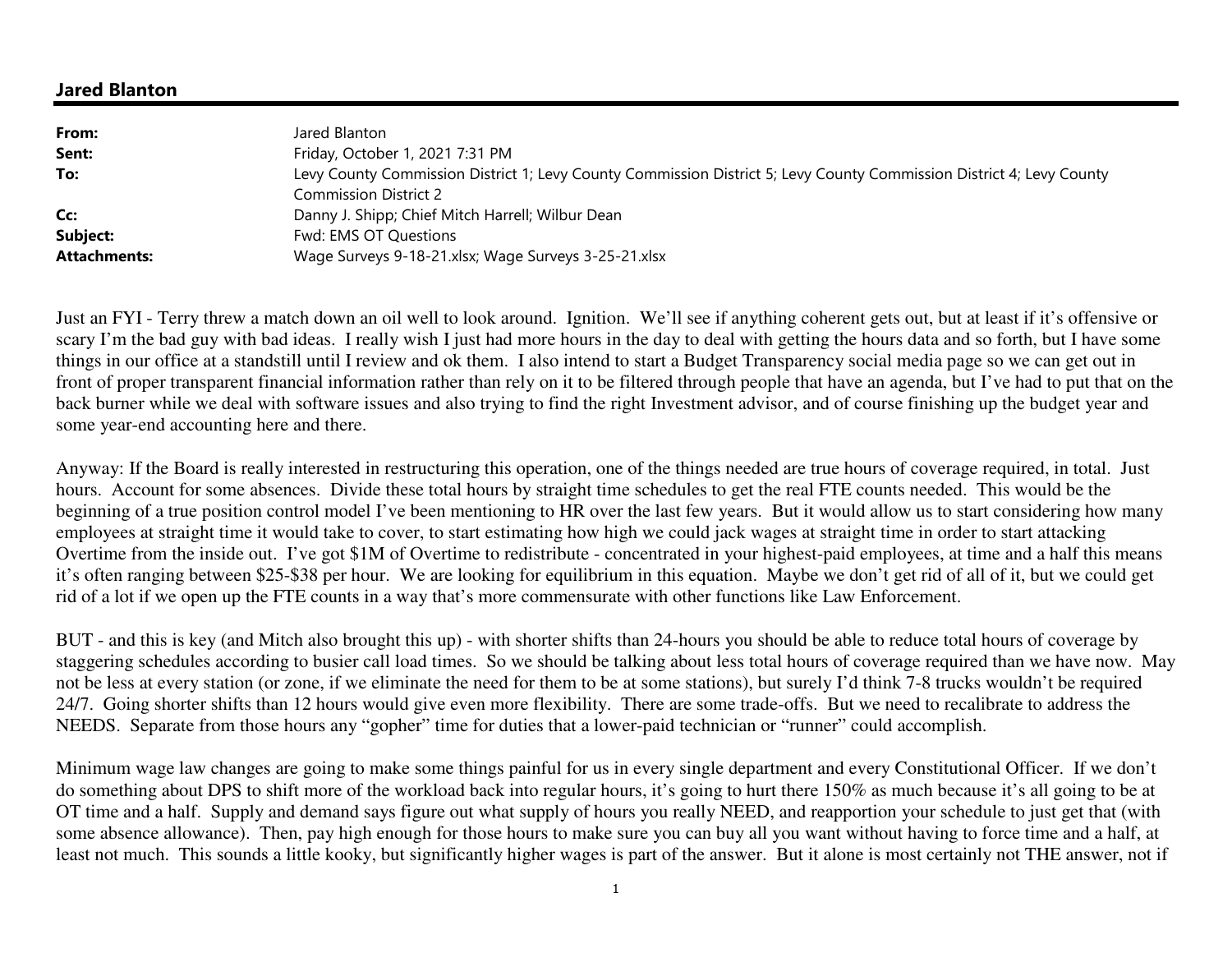we care about taxpayers as well as employees. We just have to attack these other things to cut out the fluff, including time at stations running few calls.

Begin forwarded message:

**From:** Jared Blanton <br/> <br/> <br/> <br/> <br/>
<u>Alanton-jared@levyclerk.com></u> **Subject: Re: EMS OT Questions Date:** October 1, 2021 at 5:35:28 PM EDT To: Terry Witt <tuu105@yahoo.com>

I'm officially off but I'm working from home, as is too common. I'm supposed to be on vacation starting today…but I am pushing it off indefinitely. Hoping to get out for a week or two this month or next. You've hit the jackpot, though, since this has been on my mind lately I'm going to give you 10 times what you asked for but only 1/3 of what I'm thinking.

Total EMS OT for FY 2021 I cannot get until 2 weeks from now when the next payroll runs, because what they worked this past Saturday through yesterday will get accrued back to FY 2021 and won't get paid out until two weeks from now.

But as of now, total EMS OT for 2021 is \$847,409.69. Fire OT is \$113,885.92. Total DPS is \$961,295.61. Again, both numbers are incomplete because we'll have almost another half a pay period charged to FY 2021. I would expect it to go another \$25K-\$30K higher.

FY 2020 OT for EMS was \$760,260.21. FY 2020 OT for Fire was \$103,500.53. Total DPS was \$863,761.66. So it's gonna be up more than \$100K from last year, easily. It's up 11% from last year before we include this last week.

FY 2019 DPS Total was \$809,913.49.

FY 2018 DPS Total was \$802,052.32.

FY 2017 DPS Total was \$732,007.81

FY 2016 DPS Total was \$709,587.10

FY 2015 DPS Total was \$620,833.56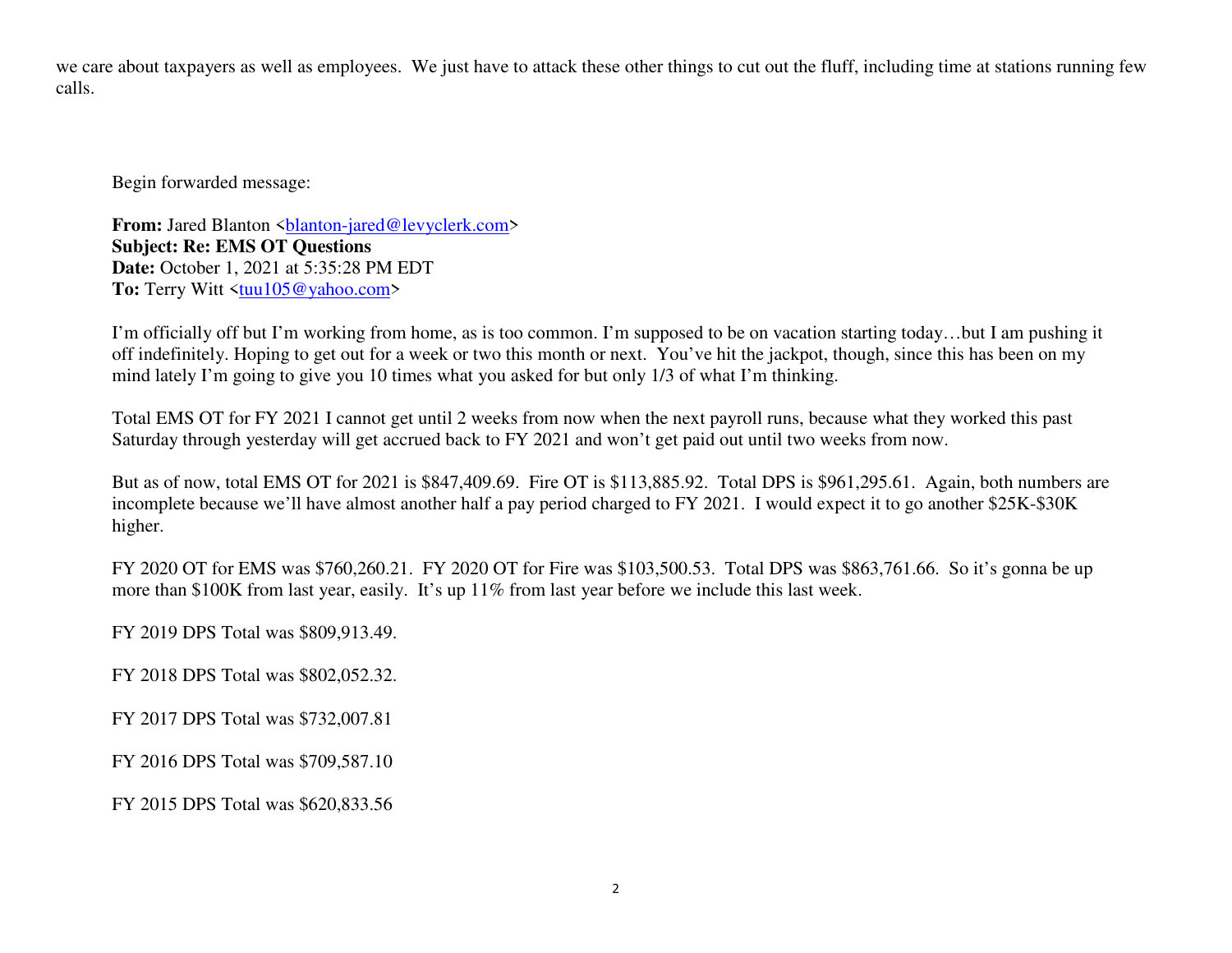**Overtime at DPS is up over 50% in the last 6 years. Meanwhile Regular Wages have gone from \$1.718M to \$2.014M in that same time period, an increase of just 17%.** 

## **Part-Time Wages at straight time have dropped off a cliff. They were \$295,000 in 2015. This year they are at \$84,000. A 71% reduction. Interesting.**

This OT is skewed mostly toward the top of the ladder, it would appear. They have 1 employee who is going over \$120K this year, it appears (and it's not Chief Harrell, by any stretch), and 2 employees on track to exceed \$100K in wages this year. 5 employees will go over \$90K. About 10 of them will be over \$80K. Right now, in 2021 so far, of the BOCC's Top-25 highest-paid employees, 19 of them are at Department of Public Safety. 20 employees are on track to exceed \$65K this year, so far, including Union Rep Katy Graves. She actually has made \$68K this current fiscal year. That's more than every single BOCC Department head except the Attorney, Wilbur, Mitch, and the Building Director. That's about \$15K more than she made in 2020. And she's only like number 13 or 14 in her own Department, but outshines nearly every Dept Head the Board has? The rest of the BOCC would be livid if they only knew. I've attached a survey of BOCC employees paid so far this year (doesn't include this week's payday). I've also attached one from 2018-2020 data I did a few months back. DPS dominates the top, always. Interesting to hear complaints about pay. But there is some legitimacy to it - it's just that the story is a half-truth. Bottom is poor, top half or so is very rich thanks to massive OT. Bottom gets discouraged, finds greener pastures, top gets more OT, at much higher rates than what the bottom would have been paid at an improved straight time.

There are easy to identify reasons for these distortions that I can explain, but I'm in a hurry. Entry level wages are too low, but the Department's top is gobbling up OT like crazy, sometimes at stations that aren't busy. Someone may dispute this, but I don't think all of them are terribly distraught over getting this rich. Some, from what I hear, would like to pull back and have less hours on the clock, but there are no easy solutions. **We need to raise starting pay drastically (I actually thought this was already happening as we've planned out these raises, but found out it wasn't - the Union contracts were only shifting existing personnel's pay rather than the actual position pay grade - makes it impossible to recruit), and we can also shift the entire pay scale (even existing) upward** *to a decent but somewhat lesser degree***, but you cannot do this without some structural changes to the schedules and also the way their Overtime is calculated.** 

**Simply: Our hourly rates are too low in many respects - not just at the bottom of the Department, but even for people that have been here a while they're really not at a rate that I'd say is high.** But we have "capped" (I know how much unions hate that word) starting pay at pretty close to what it was 4 years ago and wonder why we can't recruit? Also, our OT benefit accumulation models are wasteful. And 24-hour schedules are bad for employees, and a bad deal for the public (I can say much more about this). Many Departments around the country are waking up to how bad 24-hour shifts really are. The Sheriff doesn't need 24-hour shifts to cover the County, and we shouldn't be doing it for DPS, either. Restructure the latter two issues and we have a ton of resources to deal with the wage issues. Deal with the wage issues and you can recruit the staffing you need to restructure the schedules. It's a chicken with an egg, a horse and a wagon, it's a package. I want to pay these people better than anyone around - to work. Do that, and we'll get employees coming here who want to do a job but still have a life. But let's cut out OT on Sick time and Kitchen and Recliner expenses. If we skyrocket regular hourly wages in a way that's drastic, we crack the supply/demand economics